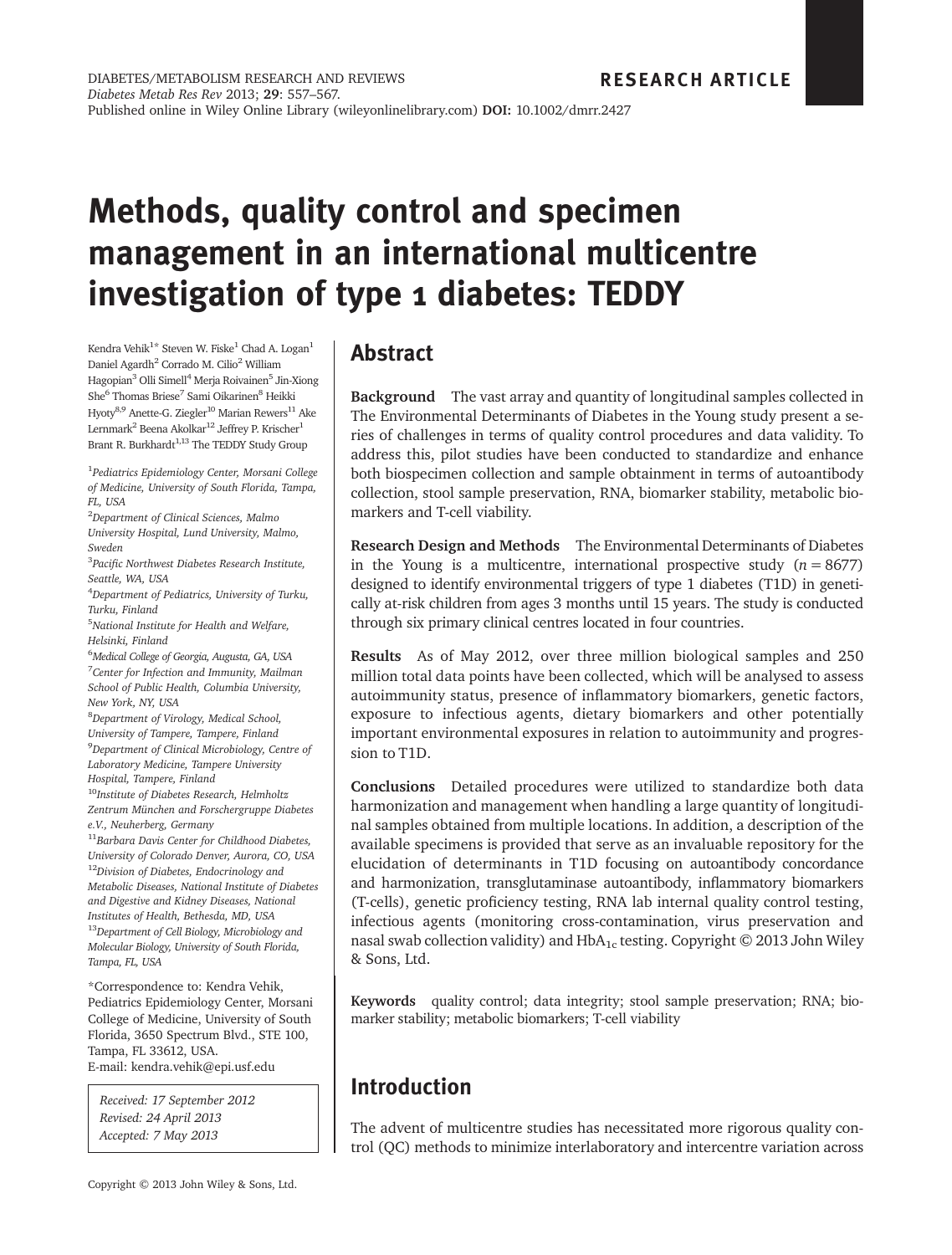highly diverse locations. Extended longitudinal observational study designs add an additional layer of complexity with a high volume of repeated data collected over long periods. The Environmental Determinants of Diabetes in the Young (TEDDY) is a unique 15-year longitudinal observational study that spans four countries and 12 clinical sites. This study is setting the benchmark for analysing many environmental exposures as markers for environmental and lifestyle factors and their association with type 1 diabetes (T1D) [1]. QC efforts at the initiation of the study were necessary to assess the reliability and validity of data/ sample collection, shipping and analyses given the sheer number of biospecimens collected from widespread clinical centres for analysis in multiple core laboratories. Because onset of T1D is believed to be the result of a multifactorial process of dynamic interaction of both genetic susceptibility and environmental triggers, the objective of the TEDDY study is to identify environmental factors (viruses, bacteria, diet, lifestyle, stress and chemical exposures) associated with islet autoimmunity and T1D. To accomplish this difficult objective, a long-term prospective observational study was initiated in a high genetic risk cohort. In addition, the study will assess factors associated with celiac disease.

This article summarizes the technical aspects of the QC methods employed for ensuring accurate human leukocyte antigen (HLA) screening across clinical centres, autoantibody assay harmonization across core laboratories, stool sample collection, shipment and preservation, RNA quality, biomarker stability, T-cell viability and data quality. The TEDDY study plans to explore novel data-driven approaches to identify phenotypes linked to T1D susceptibility related to metabolomics, the microbiome, viral metagenomics, epigenetics and gene expression. Biospecimens are stored at the TEDDY Repository managed by Fisher Biosciences. A detailed summary of the available biospecimens collected to assist in the identification of gene–environment interactions associated with T1D and celiac disease is provided in this article.

# Study design and population

The Environmental Determinants of Diabetes in the Young is a multicentre, multinational epidemiological natural history study initiated by the National Institutes of Health (NIH) to identify environmental exposures associated with autoimmunity and T1D onset in children at increased HLA-conferred genetic risk for this disease [1]. Newborn screening began in September 2004 and was completed in March 2011. There are 8677 children enrolled in the 15-year prospective follow-up. There are four countries and 12 centres in Europe (Finland, Germany and Sweden)

and the USA (Georgia/Florida, Colorado and Washington) and the central TEDDY Data Coordinating Center (DCC) in Tampa, Florida. The TEDDY study cohort analysis plan incorporates two different statistical designs depending on the nature of the factor under study. For exposures whose values are known on the entire cohort, a prospective design utilizing survival analysis (log-rank tests and Cox proportional hazards models), repeated measures analysis of variance, generalized estimating equations and general linear models will be used. For factors related to sample assays, a nested case–control design will be employed. The matched case–control study using conditional logistic regression will involve two interim phases of analysis at 5 and 10 years and the final analysis at the end of the study. The TEDDY study has entered the first phase of interim analyses with 114 T1D cases and 418 subjects with persistent confirmed autoantibodies with a 1 : 3 case– control match for the majority of biological samples and a 1:1 match for gene expression, the microbiome and viral metagenomics. Clinic visits began at 3 months of age and continued at a 3-month interval up to the age of 4 years. If subjects seroconvert to persistent autoantibody positivity (GADA, IA-2A or mIAA), they continue on the 3-month interval visit schedule up to age 15 years; otherwise, they switch to a 6-month interval visit schedule (Table 1).

# Methods and quality control

#### Genetic inclusion screening quality control

#### HLA screening at clinical centres with confirmatory testing at a central lab

The TEDDY cohort was enriched for subjects likely to reach disease endpoints by screening for specific HLA genotypes associated with moderate to high future risk of T1D. T1D incidence is relatively low compared with other chronic disease; therefore, TEDDY screened 424,788 children to identify its cohort. A total of 418,367 general population (GP) infants were screened, of which 20,152 (4.8%) were eligible, and 1437 of the 6421 screened infants (22.4%) with a first-degree relative with T1D (FDR) were eligible. The details of this effort have been previously described [2]. The cohort was identified by HLA class II genotyping of newborn screening samples to allow determination of risk based on criteria established with pre-TEDDY data. The HLA typing was completed at five of the six international centres (the Finland Center conducted the typing for the German Center) using either asymmetric polymerase chain reaction and subsequent hybridization of allele-specific probes for HLA-DQA1, DQB1 and DRB1 as described [3]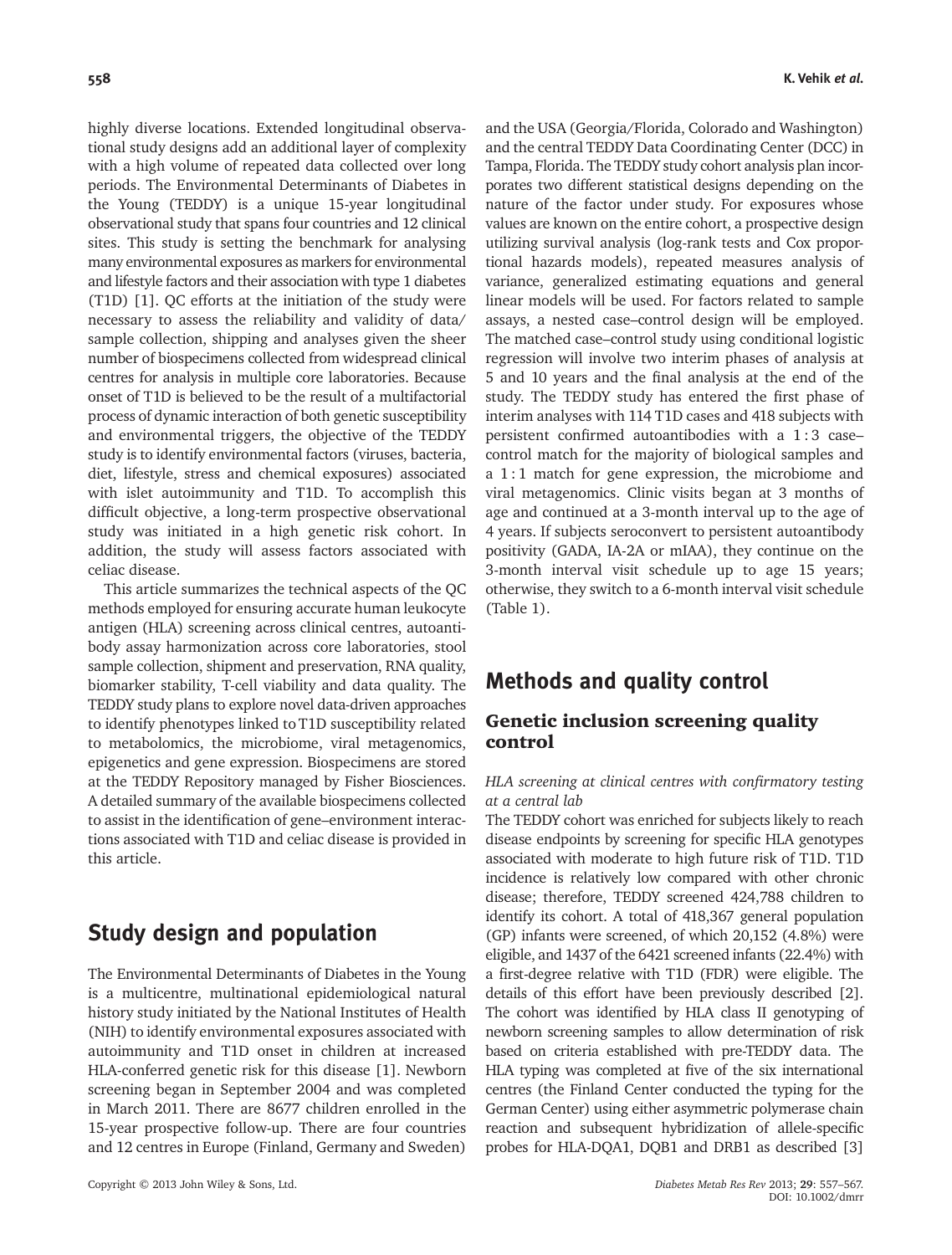|                                                                                                                                                                                                                                                                                                                                                                                                                                                                                                                                                                                                                         |                                  |                          |                                                                                        |   |                                        |                |                                                                                                                                                                                     |                         |                                                                                                                      | Age in months for time of collection        |                                                                                                                                 |                                                                       |                              |                                                                                                                                                                                                                                                                                                                                                                     |                                  |                       |         |
|-------------------------------------------------------------------------------------------------------------------------------------------------------------------------------------------------------------------------------------------------------------------------------------------------------------------------------------------------------------------------------------------------------------------------------------------------------------------------------------------------------------------------------------------------------------------------------------------------------------------------|----------------------------------|--------------------------|----------------------------------------------------------------------------------------|---|----------------------------------------|----------------|-------------------------------------------------------------------------------------------------------------------------------------------------------------------------------------|-------------------------|----------------------------------------------------------------------------------------------------------------------|---------------------------------------------|---------------------------------------------------------------------------------------------------------------------------------|-----------------------------------------------------------------------|------------------------------|---------------------------------------------------------------------------------------------------------------------------------------------------------------------------------------------------------------------------------------------------------------------------------------------------------------------------------------------------------------------|----------------------------------|-----------------------|---------|
| Analyte                                                                                                                                                                                                                                                                                                                                                                                                                                                                                                                                                                                                                 | Sample<br>type                   | Screening:<br>birth      | m                                                                                      | 4 | 6<br>S                                 | $\overline{ }$ | 0<br>$\infty$                                                                                                                                                                       | $\Xi$<br>$\overline{0}$ | 12                                                                                                                   | Б                                           | $\frac{8}{2}$                                                                                                                   | 21                                                                    | 24                           | $24-48$ every<br>3 months<br>tests                                                                                                                                                                                                                                                                                                                                  | $>48$ every<br>6 months<br>tests | $>24$ yearly<br>tests | 4 years |
| Venous/capillary<br>Cord blood                                                                                                                                                                                                                                                                                                                                                                                                                                                                                                                                                                                          | Non-                             | $\times^{\mathbb{R}}$    | $\times$                                                                               |   | ×                                      |                | $\times$                                                                                                                                                                            |                         | $\times$                                                                                                             | $\times$                                    | $\times$                                                                                                                        | $\times$                                                              | $\times$                     | $\mathbf{x}^{\circ}$                                                                                                                                                                                                                                                                                                                                                | $\approx$                        |                       |         |
| Additional HLA <sup>c</sup><br>blood (mL)                                                                                                                                                                                                                                                                                                                                                                                                                                                                                                                                                                               | fasting<br>Whole<br>blood        |                          |                                                                                        |   | $0.5^d$                                |                | ᆜ                                                                                                                                                                                   |                         | $\overline{C}$                                                                                                       | $\overline{1}$                              |                                                                                                                                 |                                                                       |                              |                                                                                                                                                                                                                                                                                                                                                                     |                                  |                       |         |
| Enterovirus and rotavirus<br>Serum cytokines/<br>Autoantibodies <sup>e</sup><br>inflammation<br>markere                                                                                                                                                                                                                                                                                                                                                                                                                                                                                                                 | Serum<br>Serum                   |                          | $\frac{2}{0.1}$                                                                        |   | 0.7                                    |                | 0.7                                                                                                                                                                                 |                         | 0.7                                                                                                                  | 0.7                                         | 0.1                                                                                                                             | 0.1                                                                   | 0.42                         | 0.1                                                                                                                                                                                                                                                                                                                                                                 | 0.1                              | $0.02^{f}$            |         |
| Antibodies <sup>e</sup><br>Additional<br>infectious<br>agentse<br>PCR                                                                                                                                                                                                                                                                                                                                                                                                                                                                                                                                                   | Plasma<br>Plasma<br>Plasma       |                          | 0.000                                                                                  |   | 0.74                                   |                | 0.74                                                                                                                                                                                |                         | $0.1$<br>0.4<br>S<br>ö                                                                                               | 3.74                                        | 0.74                                                                                                                            | 0.74                                                                  | 0.74                         | 0.74                                                                                                                                                                                                                                                                                                                                                                | 0.74                             |                       |         |
| tocopherole<br>tocopherol,<br>Vitamin De<br>gamma-<br>Alpha-                                                                                                                                                                                                                                                                                                                                                                                                                                                                                                                                                            | Plasma<br>Plasma                 |                          | 0.05                                                                                   |   | 0.05<br>0.07                           |                | 0.05                                                                                                                                                                                |                         | 0.05<br>0.07                                                                                                         |                                             |                                                                                                                                 |                                                                       | 0.05<br>0.07                 |                                                                                                                                                                                                                                                                                                                                                                     |                                  | 0.05                  |         |
| RBC membrane<br>Ascorbic acid <sup>e</sup><br>Carotenoidse<br>fatty acid <sup>e</sup>                                                                                                                                                                                                                                                                                                                                                                                                                                                                                                                                   | Plasma<br>Plasma<br>RBC          |                          | 0.5                                                                                    |   | 855<br>000                             |                |                                                                                                                                                                                     |                         | 0.05<br>0.05<br>0.5                                                                                                  |                                             |                                                                                                                                 |                                                                       | 0.06<br>0.05<br>Lņ<br>ö      |                                                                                                                                                                                                                                                                                                                                                                     |                                  | 0.05<br>0.05<br>0.5   |         |
| (PAXgene tube)<br>genotyping <sup>c</sup><br>Non-HLA<br><b>mRNA</b>                                                                                                                                                                                                                                                                                                                                                                                                                                                                                                                                                     | Whole<br>Whole<br>blood<br>blood |                          | 2.5                                                                                    |   | S<br>$\overline{\sim}$                 |                | 2.5                                                                                                                                                                                 |                         | S<br>$\sim$                                                                                                          | 2.5                                         | 2.5                                                                                                                             | 2.5                                                                   | Lņ<br>$\sim$                 | 2.5                                                                                                                                                                                                                                                                                                                                                                 | 2.5                              |                       | Б       |
| Total whole blood<br>Total plasma<br>Plasma tube<br>Serum tube<br>Total serum<br>Total RBC<br>ABI tube<br><b>PBMC<sup>e</sup></b>                                                                                                                                                                                                                                                                                                                                                                                                                                                                                       |                                  |                          | $1.28$<br>$1.28$<br>$1.29$<br>$1.29$<br>$1.29$<br>$1.29$<br>$1.29$<br>$1.29$<br>$1.29$ |   | conxooonmn<br>conxooonmn<br>conxooonmn |                | $\frac{5}{2}$<br>$\frac{1}{4}$ $\frac{1}{2}$ $\frac{1}{2}$ $\frac{1}{2}$ $\frac{1}{2}$ $\frac{1}{2}$ $\frac{1}{2}$ $\frac{1}{2}$ $\frac{1}{2}$ $\frac{1}{2}$<br>$\ddot{ }$ .<br>2.5 |                         | $\circ$<br>$\begin{array}{c}\n0 \\ 0 \\ 0 \\ 0 \\ 0 \\ 0 \\ 0 \\ 0 \\ 0\n\end{array}$<br>4.0<br>2.5<br>$\times$<br>m | $7.8000000$<br>$7.8000000$<br>$300$<br>$40$ | $\begin{array}{c}\n\mathbf{u} & \mathbf{v} \\ \mathbf{v} & \mathbf{v} \\ \mathbf{v} & \mathbf{v}\n\end{array}$<br>00005<br>4682 | 3.0<br>6.0<br>$2.5$<br>$2.40$<br>$6.0$<br>S<br>$\frac{1}{2}$ $\alpha$ | 3 0 15<br>3 0 15<br>$\times$ | $\begin{array}{cc}\n\mathbf{u}\cdot\mathbf{v} & \mathbf{v}\cdot\mathbf{v} \\ \mathbf{v}\cdot\mathbf{v}\cdot\mathbf{v} & \mathbf{v}\cdot\mathbf{v} \\ \mathbf{v}\cdot\mathbf{v}\cdot\mathbf{v}\cdot\mathbf{v}\cdot\mathbf{v}\cdot\mathbf{v}\n\end{array}$                                                                                                            | 3.0<br>6.0<br>2.5<br>4.000000000 |                       |         |
| <b>HLA</b> confirmation<br><b>Blood</b> glucose<br><b>Total blood</b><br>volume                                                                                                                                                                                                                                                                                                                                                                                                                                                                                                                                         |                                  |                          | 6.5                                                                                    |   | $9.0^{\rm d}$                          |                | At every visit once subject tests positive for any autoantibody<br>$10.5$ or<br>11.5 <sup>d</sup>                                                                                   |                         | 17.5 <sup>d</sup>                                                                                                    | $16.5$ or<br>$17.5d$                        | 16.5                                                                                                                            | 20.5                                                                  | 20.5                         | 20.5                                                                                                                                                                                                                                                                                                                                                                | 20.5                             |                       |         |
| OGTT (fasting)<br>$HbA_1c$                                                                                                                                                                                                                                                                                                                                                                                                                                                                                                                                                                                              |                                  | persistence)<br>or older |                                                                                        |   |                                        |                |                                                                                                                                                                                     |                         |                                                                                                                      |                                             |                                                                                                                                 |                                                                       |                              | 0.25 mL sample taken at every visit from children who are positive at the 9-month visit or later for at least one autoantibody (regardless of autoantibody positivity confirmation or<br>Every 6 months once subject tests positive for two autoantibodies, regardless of autoantibody positivity confirmation or persistence, at any previous visit and is 3 years |                                  |                       |         |
| Additional 0.02 mL for tissue transglutaminase antibodies measurement added to the islet antibody sample sent to the Autoantibody Reference Lab.<br><sup>b</sup> Children 4 years and older who have been deemed persistent autoantibody positive will remain on the 3-month visit schedule.<br>donly one HLA confirmation sample is needed from the earliest visit with a full volume blood draw.<br>X denotes sample collected at this age in months clinic visit.<br><sup>"If</sup> cord blood is not available for HLA typing, then capillary blood should be drawn.<br><b>EDTA</b> tube.<br><sup>e</sup> Cryovial. |                                  |                          |                                                                                        |   |                                        |                |                                                                                                                                                                                     |                         |                                                                                                                      |                                             |                                                                                                                                 |                                                                       |                              |                                                                                                                                                                                                                                                                                                                                                                     |                                  |                       |         |

TEDDY Methods and Quality Control 559

Table 1. Blood sampling frequency and volumes (all volumes are shown in millilitres)

Table 1. Blood sampling frequency and volumes (all volumes are shown in millilitres)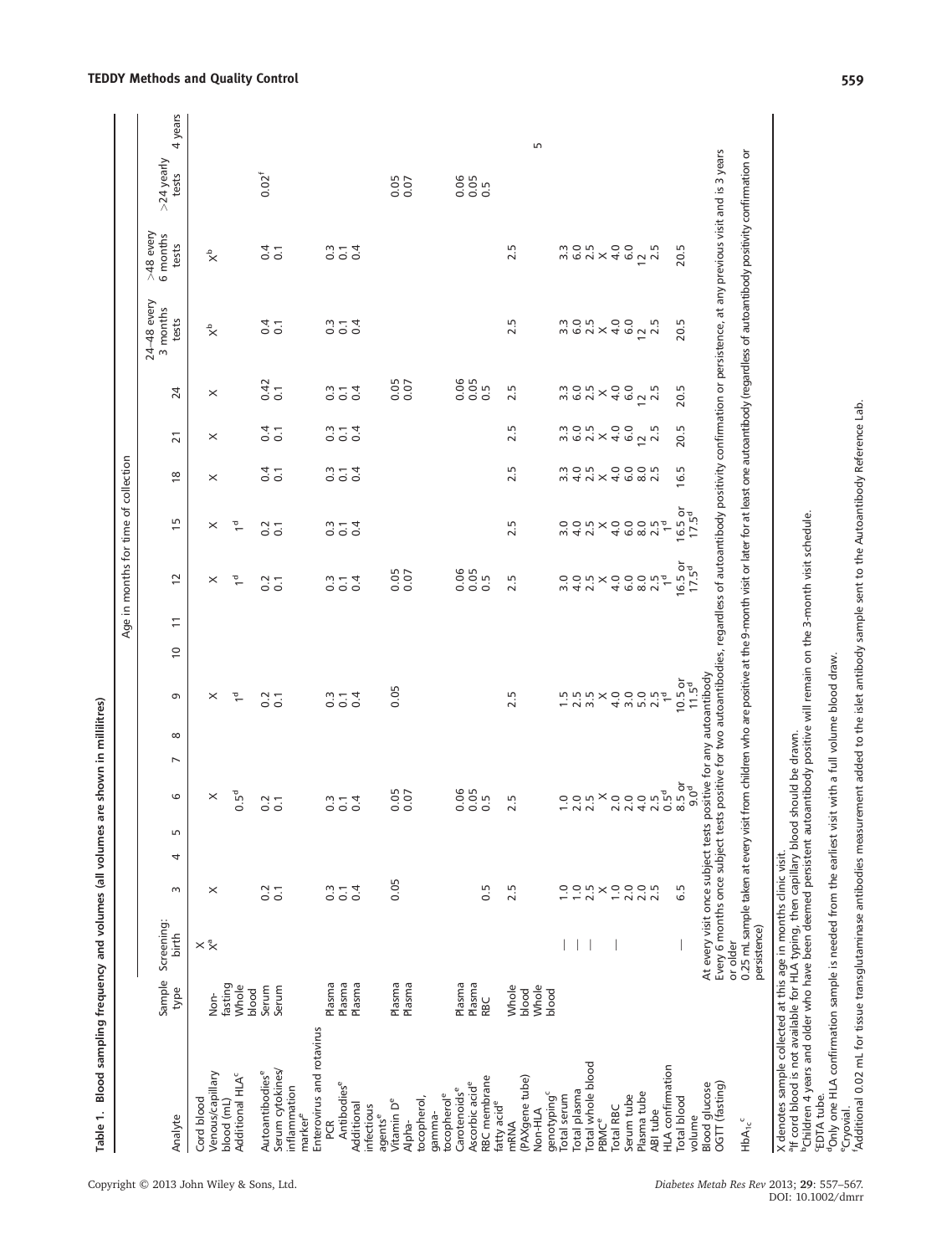using Dissociation-Enhanced Lanthanide Fluorescent Immunoassay (DELFIA) reagents (Perkin-Elmer, Waltham, MA USA) or a dot blot hybridization assay as detailed elsewhere [4]. Both methods used the same study inclusion criteria. There were separate inclusion criteria for the GP and FDRs of T1D patients. The FDR eligibility includes nine haplogenotypes (DR3/4, DR4/4, DR4/8, DR3/3, DR4/4b, DR4/1, DR4/13, DR4/9 and DR3/9) for broad HLA diversity; whereas, the GP eligibility included only the first four haplogenotypes with DRB1\*0403 as an exclusion allele. Errors in screening genotyping could originate from sample mislabelling, true genotyping errors or rare haplotypes resulting in inferral errors. Central high-resolution confirmation testing was performed on all enrolled subjects and showed that the lowcost and low-resolution genotyping techniques employed at the screening centres yielded an accuracy of 99%. The TEDDY screening strategy demonstrated that different low-cost and low-resolution genotyping methods can result in efficient and accurate identification of a high-risk cohort for follow-up on the basis of the TEDDY HLA inclusion criteria.

#### Genetic proficiency testing

The TEDDY study achieved excellent genotyping accuracy using genetic proficiency testing (PT) to ensure high initial and ongoing quality for T1D studies that employ HLA genetic risk assessment [5]. The Centers for Disease Control and Prevention (CDC) conducts both a voluntary quarterly PT programme available to any laboratory and a mandatory annual PT challenge for TEDDY laboratories [5]. To mimic and test genotyping samples as those received by TEDDY, CDC sent whole blood and dried blood spots samples with a wide range of validated HLA-DR and HLA-DQ genotypes to the five participating laboratories conducting screening tests and the centralized data centre. Results were evaluated on the basis of both the reported haplotypes and the HLA genetic risk assessment. In the past 6 years, the voluntary quarterly PT reported from the 24 panels that 94.7% (857/905) of the relevant HLA-DR or HLA-DQ alleles were correctly identified with 96.4% (241/250) correctly categorized for risk assessment. There was significant improvement seen during the time interval of this programme, with correct categorization reaching 100% during the last 3 years. TEDDY PT during the past four evaluations has revealed a genotyping accuracy of 99.9% (1153/1154). The different analytical methods used by T1D research centres have all provided accurate (>99%) results for genetic risk assessment. The two complementary CDC PT programmes have documented the validity of the various approaches for screening and contributed to overall quality assurance.

#### Autoantibody concordance and harmonization

#### Autoantibody harmonization

Participants in TEDDY have autoantibodies measured starting at 3 months of age every 3 months until age 4 years, whereby on the basis of the appearance of a single persistent confirmed autoantibody, the participant continues on the 3-month interval or if negative transitions to a 6-month interval until the age of 15 years (Table 1). As of May 2012, serum stored in the TEDDY Repository designated for autoantibody testing has been captured on 78% of the cohort adjusted for lost to follow-up and withdrawn subjects. In an effort to ensure concordance between the two TEDDY core laboratories that process the autoantibody samples [Barbara Davis Center (BDC), Aurora, Colorado and the University of Bristol Laboratory, Bristol, UK], TEDDY participated in the National Institute of Diabetes and Digestive and Kidney Diseases (NIDDK) harmonization project in collaboration with the Diabetes Research Institute in Munich, Germany; the details have been published [6]. To evaluate the impact of the harmonized assay protocol on concordance of IA-2A and GADA results, two laboratories retested stored TEDDY study sera using the harmonized assays. For IA-2A, using a common threshold of 5 DK U/mL, 549 of 550 control and patient samples were concordantly scored as positive or negative; specificity was greater than 99% with sensitivity 64% in all laboratories. For GADA, using thresholds equivalent to the 97th percentile of 974 control samples in each laboratory, 1051 (97.9%) of 1074 samples were concordant. On the retested TEDDY samples, discordance decreased from 4% to 1.8% for IA-2A  $(n = 604$  samples;  $p = 0.02$ ) and from 15.4% to 2.7% for GADA ( $n = 515$ ) samples;  $p < 0.0001$ ). The precision of the measurement using the harmonized assay was determined in patient samples with values above 2.5 U/mL. The calibration of NIDDK calibrator samples and the median (interquartile range) of the coefficients of variation for IA-2A in the three laboratories (BDC, Bristol and Munich) were 11.6% (10.6–21.5), 18.8% (15.8–23.9) and 8.7% (6.8–12.9) and for GADA were 10.8% (7.8–17.1), 9.1% (5.2–13.9) and 9% (6–15.3) [6]. The harmonization programme for GADA and IA-2A was found to be feasible using large volume working calibrators and similar protocols. It provides a sound approach to ensure consistency in autoantibody measurements. In addition to the harmonized assay, the TEDDY study confirms all autoantibody positive samples and 5% of all negative samples at both laboratories. External QC is also employed to test concordance by including external control samples identified and aliquoted in Gainesville, Florida and Munich, Germany, embedded in the routine monthly shipments to the two TEDDY core laboratories. These results are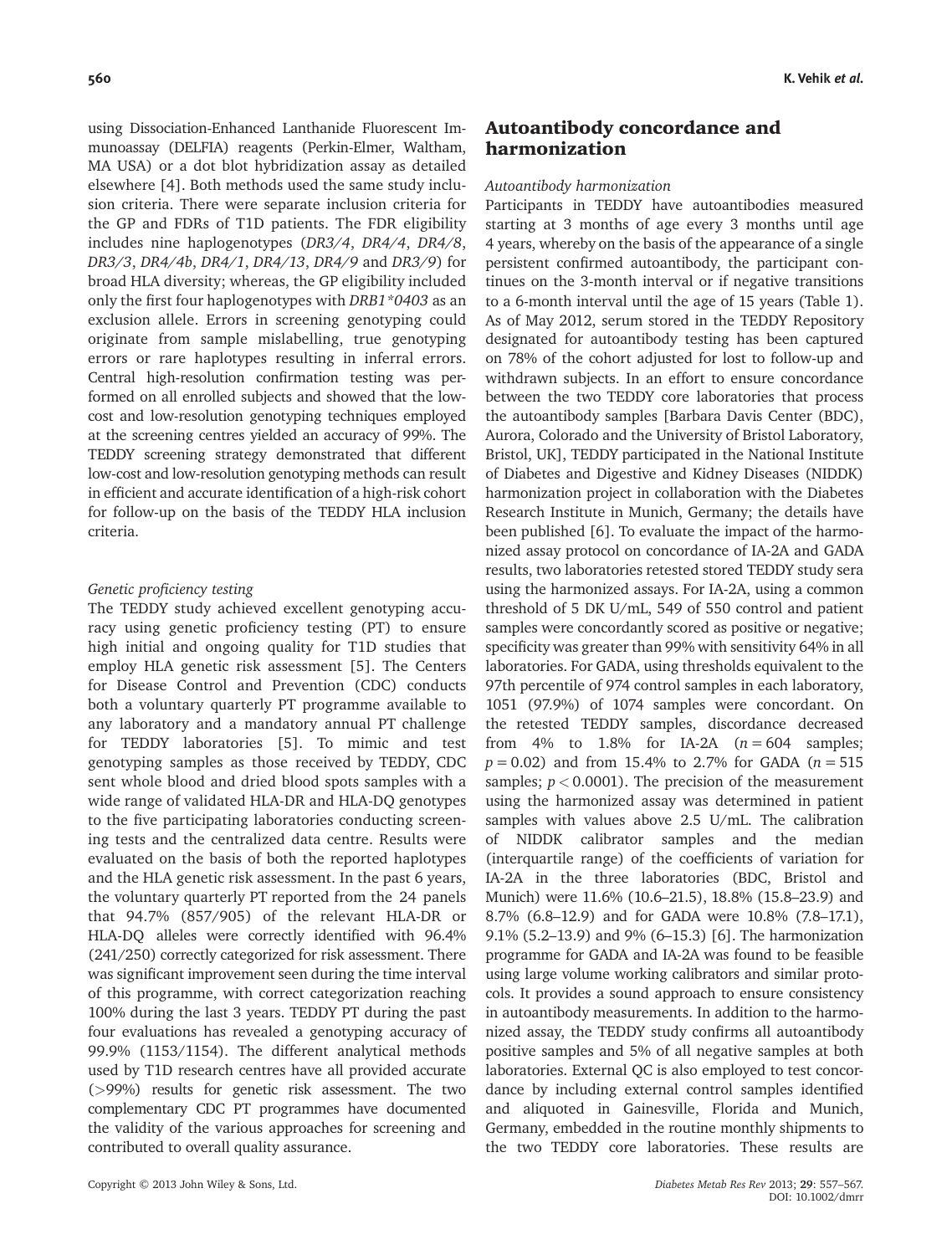compared with external control reference results from the Munich laboratory.

#### Transglutaminase autoantibody

Tissue transglutaminase autoantibodies (tGA) are serological markers for celiac disease, a chronic small bowel disease with autoimmune features caused by intolerance to dietary gluten and frequently detected among T1D patients. All children in TEDDY are annually screened for tGA starting at 24 months of age using radiobinding assays analysed in the same two core laboratories as the diabetes autoantibodies. If a child is positive for tGA at 24 months, then all of their earlier samples (3–21 months) are tested for tGA. A child is classified as having persistent tGA when two consecutive measurements drawn at least 3 months apart are both positive. Children identified as persistent tGA in TEDDY are referred to a gastroenterologist for management at the clinical discretion of their primary provider. The decision to perform a biopsy is outside the TEDDY study protocol.

At the BDC, the radiobinding assay uses anti-IgA agarose to capture IgA-tGA, whereas in Bristol, a mixture of both anti-IgA agarose and protein A sepharose (PAS) is used to assess both IgA-tGA and IgG-tGA. Because of the discrepancy in the detection methods of the two IgA-tGA assays [7], TEDDY uses the BDC laboratory as a screen, and the results are based upon the Bristol Laboratory's result. Children with a tGA level  $>0.05$  at the BDC and  $>1.3$  units (U) in Bristol are deemed tGA antibody-positive and are reassayed in a follow-up sample taken after 3 months in samples collected at 24 and 36 months of age and after 6 from 48 months of age. To exclude regional variations in the presence of tGA due to methodological differences between the BDC and Bristol laboratories, persistent tGApositive sera were analysed in a small set of samples at both laboratories for confirmatory analysis. In all, 900 TEDDY subjects were included for this exchange analysis and revealed a 93% concordance between the tGA assays, where 54 of discordant children were positive only in the Bristol and three in the BDC assays. Among those 54 children first detected in Bristol but not at the BDC, a total of 27 children reverted to tGA-negative after one or two follow-up samples, 17 remained persistent tGA positive of which 10 children had subsequent follow-up samples with high tGA levels and were later diagnosed with celiac disease by their physician.

This finding resulted in a protocol modification in order to harmonize the tGA assays in TEDDY, and it was decided that Bristol would be used as the reference laboratory in TEDDY for future analyses. The majority of discrepant samples were detected in individuals with low positive tGA levels in Bristol and had a tGA level between the detection level 0.01 and cut-off level 0.05 at the BDC. All sera with tGA levels  $>0.01$  at the BDC are now

reassayed at the laboratory in Bristol for confirmation of persistence. Children found to be persistent positive in Bristol are not reassayed at the BDC. In discordant cases, sera are further assayed separately for IgG-tGA by the PAS assay in order to distinguish between IgA-tGA and IgG-tGA positivity. Children with initial discordant sera later confirmed by the PAS assay are defined as persistent IgG-tGA positive.

#### Inflammatory biomarkers

The Environmental Determinants of Diabetes in the Young plans to evaluate serum proteins and peripheral blood mononuclear cells (PBMC) in high-risk children as markers of inflammation and autoimmunity to identify additional biomarkers and time windows of possible therapeutic intervention for T1D.

#### Cryopreservation of peripheral blood mononuclear cells

The PBMC sample collection was initiated in May 2010. PBMCs are isolated from TEDDY children at 3-month intervals using cell preparation tubes (CPT) and a freezing protocol derived from the immune tolerance network guidelines [8,9]. To enhance isolated PBMC quality, technicians involved in cryopreservation of PBMCs are required to be annually certified. This certification procedure requires the collection of whole blood in two CPT from three separate non-TEDDY donors and the preservation of PBMCs in three separate vials frozen according to the TEDDY Manual of Operations (MOO). The samples are maintained at  $-80$  °C for 2 days before shipment to the central laboratory (Benaroya Research Institute, Clinical Core Lab, Seattle, USA) for QC. Cells are evaluated for viability and recovery by certified technicians. The samples with documented sample volume and count information are shipped to the Benaroya Research Institute for centralized analysis. A passing score is determined by both cell recovery and viability with results reported by the DCC.

To optimize the recovery of PBMCs from CPT, a pilot study was conducted to define the best method for cell isolation and to minimize cell loss following centrifugation. Blood samples from ten healthy donors were collected in three separate CPT, and after centrifugation, PBMC were collected in three different ways: (1) removing the PMBC layer without mixing the cells with the autologous plasma, (2) removing the cells after resuspension in the autologous plasma by gentle pipetting, and (3) collecting cells as outlined earlier but the tubes were further washed twice with 2 mL of Roswell Park Memorial Institute (RPMI) medium [9] to collect residual cells. Cell count and viability were determined by trypan blue exclusion assay with hemocytometer. The results demonstrated that a considerable amount of PBMCs remained in the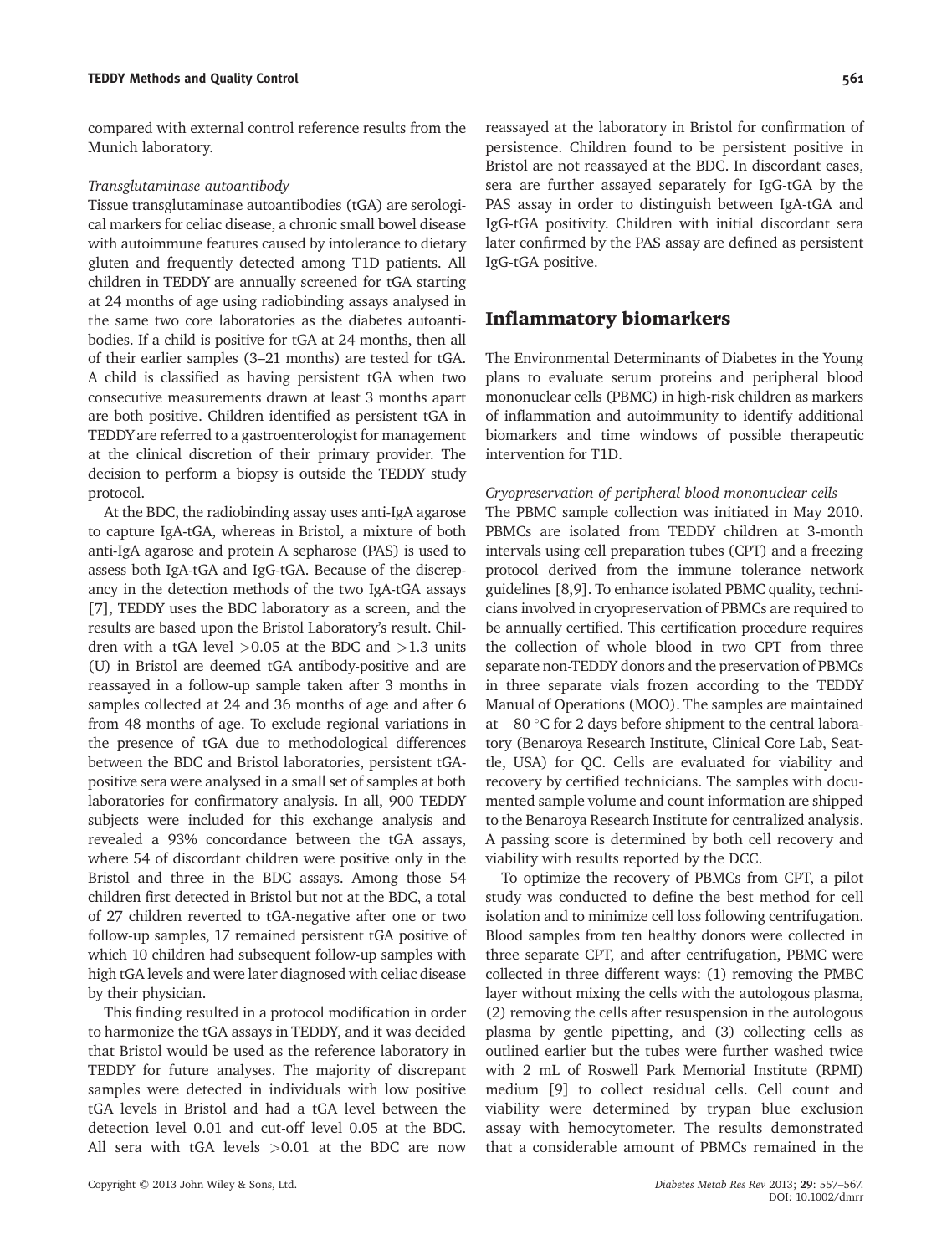CPT post-centrifugation and PBMC recovery was increased from 14% to 88% with inclusion of two additional washes of the CPT sample. Therefore, this improved protocol was added to the TEDDY MOO. As of May 2012, 45% of enrolled subjects have at least one preserved PBMC specimen.

# RNA Lab internal QC testing results

The TEDDY RNA Laboratory at Jinfiniti Biosciences in Augusta, GA ([www.jin](http://www.jinfiniti.com)finiti.com), has developed a highthroughput (96-well format) extraction protocol using magnetic (MagMax) beads technology (proprietary technology). Each plate of extraction contains 92 TEDDY samples, two positive control samples prepared by the TEDDY RNA Laboratory and two negative controls [phosphate buffered saline (PBS) buffer]. To assess the quality and quantity of the isolated RNA samples from whole blood and to monitor potential degradation over time, the lab has adopted a series of QC procedures. For each extraction plate, all 96 RNA samples are analysed using a spectrophotometer (NanoDrop) at 260 and 280 nm to document RNA concentration and quality in each sample. These concentrations are plotted in the TEDDY RNA Laboratory Information Management System, and negative control samples are used to assess potential cross-contamination during the entire process. The concentrations for the positive controls are compared with historical data for samples obtained from the same positive control individual, and these data are used to assess the overall quality of the extraction run. Failure of positive controls as well as TEDDY samples indicates technical problems associated with the run. A 260/280 nm ratio is calculated for each sample to assess the quality of the RNA samples. Ratios above 2.3 or below 1.6 are indications of poor quality and are flagged in the TEDDY RNA Laboratory Information Management System. The frequency and distribution of poor quality samples are calculated for every 12 consecutive plates (1104 samples) to assess technical and biological variation over time. Two TEDDY samples (one low and one high concentration) are also randomly selected from each plate to be analysed by the Agilent 2100 BioAnalyzer. Samples from every 12 plates are batched for a BioAnalyzer run. Once a year, 24 TEDDY RNA samples (11 fresh samples, 11 samples stored at  $-80$  °C for 6–12 months and two of the samples from pools of RNA from positive controls that have been created) are analysed by real-time reverse transcription polymerase chain reaction (RT-PCR) to assess the quality of RNA using several different genes (CDK2, GAPDH and HPRT1). Annually, 12 TEDDY RNA samples are analysed by microarray to assess their quality. On average, the total

RNA isolated is 10.8  $\mu$ g with an average 260/280 nm ratio of 2.07. No significant degradation of the RNA has been observed over 3 years, and longer term stability is being monitored.

The TEDDY study has collected 2.5 mL of peripheral blood to extract total RNA from children enrolled in the study on the basis of the visit schedule outlined previously and in Table 1. As of May 2012, 73% of the one or more persistent autoantibody positive subjects have mRNA samples available. These samples have been allotted for gene expression studies.

#### Infectious agents

Many prior studies have linked viruses to both autoimmunity and T1D [10–12]. Thus, it is of great importance that the capture, processing and detection of infectious agents provide an optimum measurement and identify a valid exposure.

Preservation of enteroviruses in stool samples during shipment Stool samples are collected from all TEDDY children starting at 3 months of age for virological and other microbiological analyses. Samples are taken at home by the parents and sent to the TEDDY Repository by express mail (US centres) or to the local repository by regular mail (European centres) where exposure to ambient temperatures for 1–3 days is possible. The effect of exposure to varying temperatures on enterovirus detection was evaluated by spiking enterovirus-negative stool samples or sterile water samples with infective enterovirus (Coxsackievirus B3) and then exposing them to different temperatures for 8–72 h. The varying temperatures evaluated were as follows:  $4.0 \degree C/39.2 \degree F$ ,  $25.0 \degree C/77.0 \degree F$ , 35.0 °C/95.0 °F, 43.0 °C/109.4 °F, 56 °C/133 °F and 65.0 °C/149.0 °F, at 8, 24, 48 or 72 h.

The preservation of enterovirus RNA was first analysed in spiked water samples by a sensitive semi-quantitative RT-PCR (5). The amount of viral RNA remained stable at temperatures  $≤35$  °C/95 °F for all tested time points. However, exposure to temperatures  $\geq$ 43 °C/109 °F decreased the level of viral RNA detected, especially when exposed for 24 h or longer. The highest temperatures (56 °C/133 °F and 65 °C/149.0 °F) rapidly decreased the amount of viral RNA even after the shortest (8 h) exposure. The results were similar for the spiked stool samples.

The preservation of viral infectivity was analysed by plaque assay (the number of plaque forming units in green monkey kidney cells). Exposure to temperatures  $\geq$ 56 °C/133 °F led to a rapid and complete loss of infectivity at 8 h exposure. Exposure to  $43.0\degree$ C/109.4  $\degree$ F for durations <72 h reduced infectivity by 50–80% and durations ≥72 h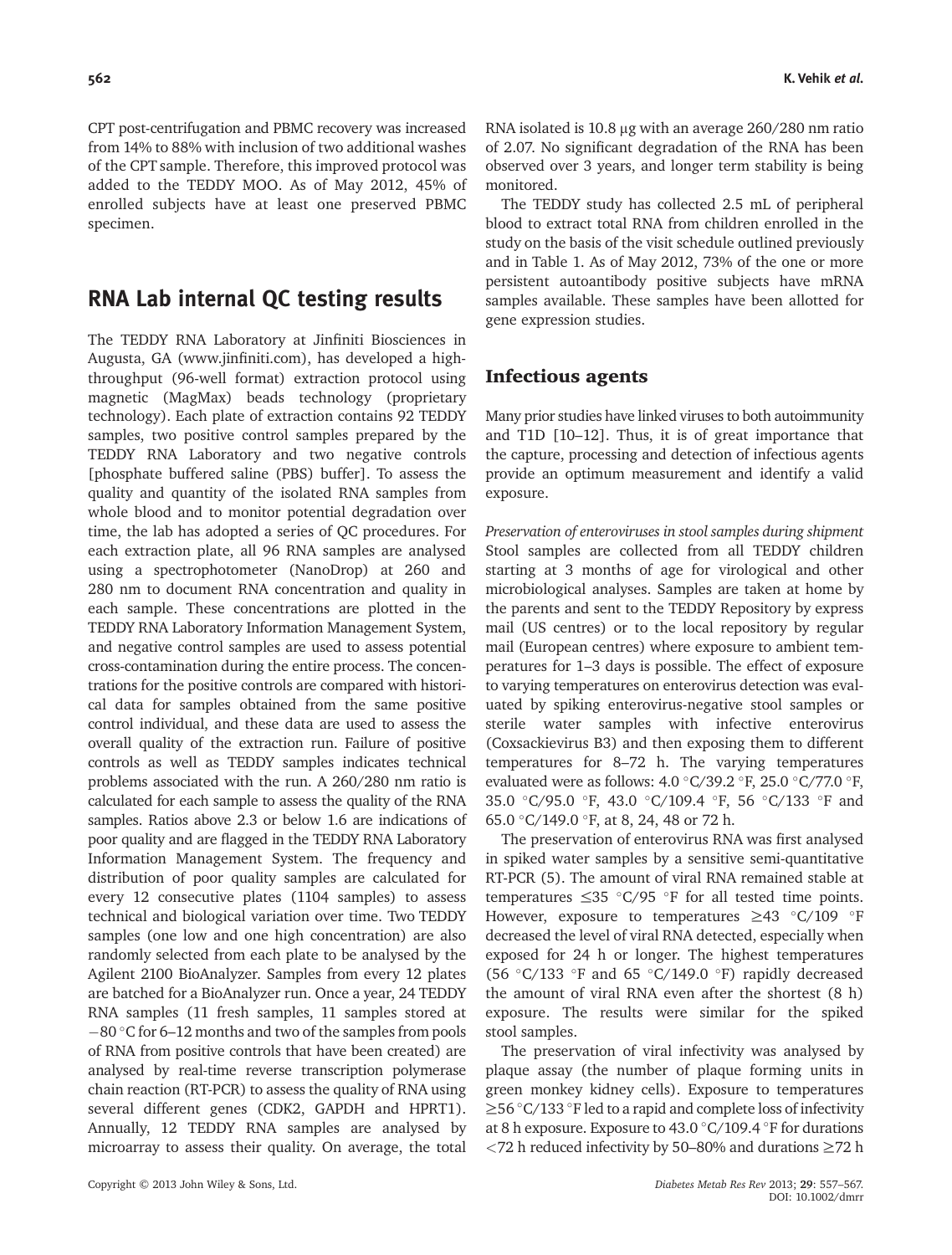led to a complete loss of infectivity. Exposure to temperatures  $\leq$ 25.0 °C/77.0 °F did not reduce infectivity even after 72 h.

Overall, exposure to temperatures exceeding  $35^{\circ}$ C/95 $^{\circ}$ F decreased both viral RNA and viral infectivity, and higher temperatures (56 $\degree$ C/133 $\degree$ F or higher) inhibited sensitive detection. Conversely, viral RNA and infectivity remained stable at lower temperatures. These findings resulted in the use of ice gel stool sample shipments during the summer months to eliminate deleterious temperature peaks. The maximal temperature to which the samples were exposed during regular ice gel packed shipments was monitored using commercially available CelsiStrip<sup>®</sup> temperature recording labels. Change in the colour indicated the maximal temperature of exposure. These stickers were placed inside the stool sample mailing box during summer months in 1467 shipments; the majority of samples (99%) remained at a temperature  $<$ 40 °C/105 °F.

#### Monitoring cross-contamination in TEDDY blood and stool samples

This QC protocol regularly monitors possible contamination of virus-negative samples by virus-positive samples (cross-contamination). This can happen when many samples are processed at the same time in the same location (e.g. when sample aliquots are made at TEDDY sites). Per protocol, sterile PBS samples are processed on a monthly basis in the same location as clinical samples. Possible contamination is then monitored by detecting enterovirus and rotavirus in these samples using sensitive RT-PCR. These viruses are common in children and are therefore optimal markers for contamination risk. PBS samples are processed in all sites that process blood, serum, plasma or stool samples in open tubes (e.g. dividing samples into smaller aliquots by pipettes or processing stool samples from diapers). PBS is first poured from a 500 mL bottle into a 50 mL tube in the same table or laminar flow where the samples are processed and divided further into 10 aliquots using the same procedures and equipment as for clinical samples. Samples are then shipped to the TEDDY Repository and stored at  $-80$  °C. Samples are analysed regularly for the presence of rotavirus and enterovirus at the University of Tampere, Medical School (Tampere, Finland) using established RT-PCR methods validated in external QC rounds (QCMD; <http://www.qcmd.org> or equivalent). If needed, the samples can also be screened for other infectious agents. To date, 492 samples have been tested, and all have been virus negative.

#### Viral and pathogen detection using nasal swabs

This pilot study evaluated the validity of identifying respiratory viruses and other pathogens using nasal swabs. Previous studies have found that nasal swabs are as effective as throat swabs for collecting samples from subjects with active upper respiratory infection; however, these methods have not been applied in regular sampling of asymptomatic subjects. Nasal swab sampling may be a non-invasive way to survey agents frequently causing infection and fever during childhood and the prevalence in the community during defined periods.

Samples were collected using Copan nasal swabs from 50 healthy subjects (age 1.5–14 years, 23 March to 1 April 2009) and 40 subjects with active upper respiratory tract infection (age 0.5 years–adults, 28 May to 5 November 2009). All subjects were from Turku, Finland. Laboratory analyses were performed using virus-specific PCR assays (RT-PCR) and multiple pathogen detection (multiplex PCR). For purposes of comparison, RT-PCR was performed at two independent sites in Finland (National Institute of Health and Welfare in Finland and University of Tampere, Finland). Multiplex PCR was performed at a third independent laboratory (Columbia University, New York) [13]. Results from all laboratories confirmed that respiratory pathogens can be detected using nasal swab procedures. The most frequently identified pathogens were human rhinovirus (HRV), Haemophilus influenzae and Streptococcus pneumoniae. Viral pathogens were more frequently reported in subjects with active upper respiratory infection than in healthy individuals (HRV: 26/9 versus H. influenzae: 15/2, S. pneumoniae: 2/6). Test accuracy was evaluated by false positive rates (FPR) and false negative rates. Using single pathogen detection in at least one lab to test subjects for clinical infections resulted in an FPR as high as 46/100 and a false negative rate of at least 22/100. However, estimating the frequency of asymptomatic and infectious subjects based on detection of multiple pathogens resulted in confirmed pathogen detection in 30/100 subjects with a low FPR of 6/100. Comparison of results across all three laboratories showed a high level of concordance with respect to HRV results. Confirmed positive HRV was detected in 65/100 symptomatic subjects with an FPR of 14/100. The virus-specific PCR assay had an overall concordance rate of 98/100 for HRV. This assessment confirms that viral and bacterial pathogens can be detected using nasal swabs in both symptomatic and asymptomatic subjects.

Beginning at 9 months of age, a minimally invasive nasal swab sample is collected from each TEDDY subject and continues to be collected on the visit schedule as outlined in the Study Design and Population Section. Nasal swab collection began in December 2008, and 67% of the enrolled cohort have available samples for analysis.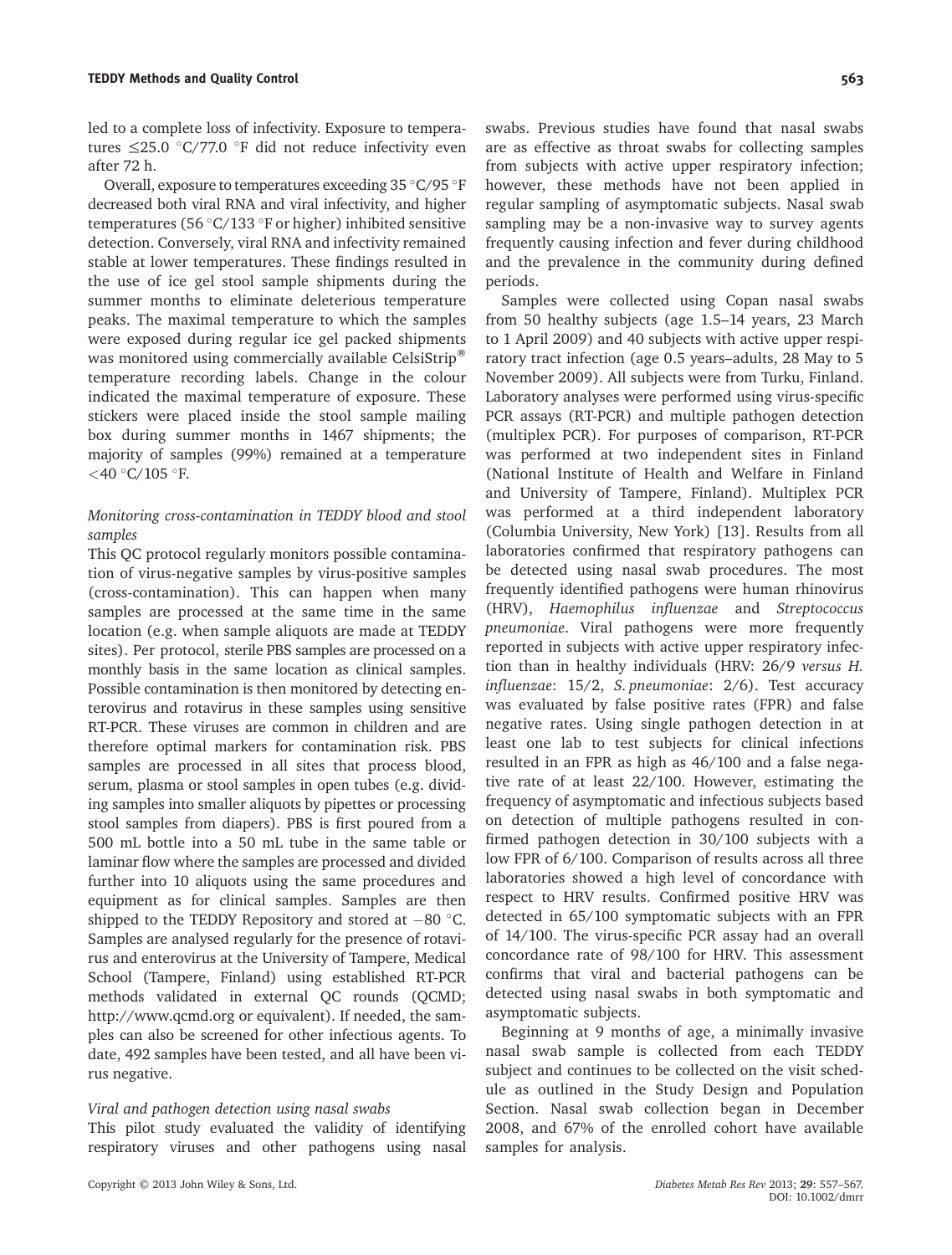# $HbA_{1c}$  methods and quality control

The longitudinal design of TEDDY provides an ideal cohort to assess metabolic biomarkers and their utility in diagnosis and prediction.  $HbA_{1c}$  values reflect a 90-day moving average of blood glucose concentrations, weighted more heavily towards the last 30 days. The TEDDY  $HbA_{1c}$  samples are processed at the Diagnostic Diabetes Laboratory (Columbia, Missouri). The instrument Tosoh G7 HPLC analyzer, used for the measurement of  $HbA<sub>1c</sub>$ , is calibrated using two whole blood calibrators  $-$  PLC and PHC Lot  $#4$ (PLC4 and PHC4) using the target values that are accepted on the basis of the National Glycohemoglobin Standardization Program (NGSP) network reference. The same set of calibrators is used for the TEDDY study. As newer instruments are introduced, the instruments will be certified as secondary reference laboratory (SRL) methods for the NGSP before it can be used for routine analysis of clinical specimens. In addition, the laboratory participates in the College of American Pathologists GH2 survey twice a year as well as in the International Federation of Clinical Chemistry  $HbA_{1c}$  monitoring programme. Two samples are analysed each month. Furthermore, the laboratory also participates in NGSP Network Monthly Monitoring every month using the Ultra 2, Tosoh G7 and G8 HPLC methods, which are NGSP SRL methods. Monthly surveys are administered by the Central Primary Reference Laboratory (CPRL) to monitor performance of the network laboratories. Each month, the CPRL ships 10 specimens (fresh or fresh/frozen whole blood) over the desired clinical range  $(4-10\% \text{ HbA}_{1c})$  to each network laboratory. The CPRL, PRLs and SRLs analyse the specimens in two separate runs on two separate days. All data are sent to the NGSP Administrative Core for analysis. To maintain certification, a network laboratory must fulfil the following bias and precision requirements: (1) the mean of the differences  $(n = 10)$  between the network laboratory and the CPRL must not exceed  $0.35\%$  HbA<sub>1c</sub> and (2) the estimate of the standard deviation of the difference in sample replicates must not exceed 0.229 (99th percentile of the sampling distribution around a target SD of 0.15). SRL results must also fall within a defined acceptance ellipse based on the slope and intercept of the differences between the individual SRLs results and the medians of all SRLs.

The TEDDY study collects a whole blood sample for  $HbA<sub>1c</sub>$  testing on children who are autoantibody positive starting as early as their 12-month visit and then every visit thereafter. TEDDY began  $HbA_{1c}$  collection in April 2009. Of the antibody-positive children, 55% have samples available.

### TEDDY sample management

As described in Figure 1, the oversight and coordination of sample management, shipment and accountability are



Figure 1. Outline of patient sample management for TEDDY. An overall flow chart details the organizational procedure for handling of various patient samples in terms of collection, shipment, analysis and record keeping. DCC, Diabetes Coordinating Center

directed by the DCC. Prior to collection of various patient samples, the DCC directs the shipment of appropriate storage containers to the various patient collection sites. All samples are aliquoted into dedicated, bar-coded (Symbol LS 2208) and colour-coded cryovials as determined by the type of particular analyses to be performed by selected laboratories. Each cryovial has a distinct and unduplicated barcode with a colour-coded top that allows for identification, tracking and differentiation among the thousands of samples collected. In addition, to promote the longevity of the samples obtained, preservatives are added at the collection stage to enhance long-term stability of the particular analyte. For example, plasma samples assayed for ascorbic acid analysis contain 0.2 mL of 5% trichloroacetic acid and 200 mg disodium EDTA/L. To preserve fatty acid analysis, collected erythrocytes contain 2 mL of 2-propanol with 50 mg/L of butylated hydroxytoluene. Following collection of patient samples, data are transmitted to the DCC containing all relevant information regarding the sample collected including barcode, sample type, sample volume, cryovial appearance, date of collection and patient information. Following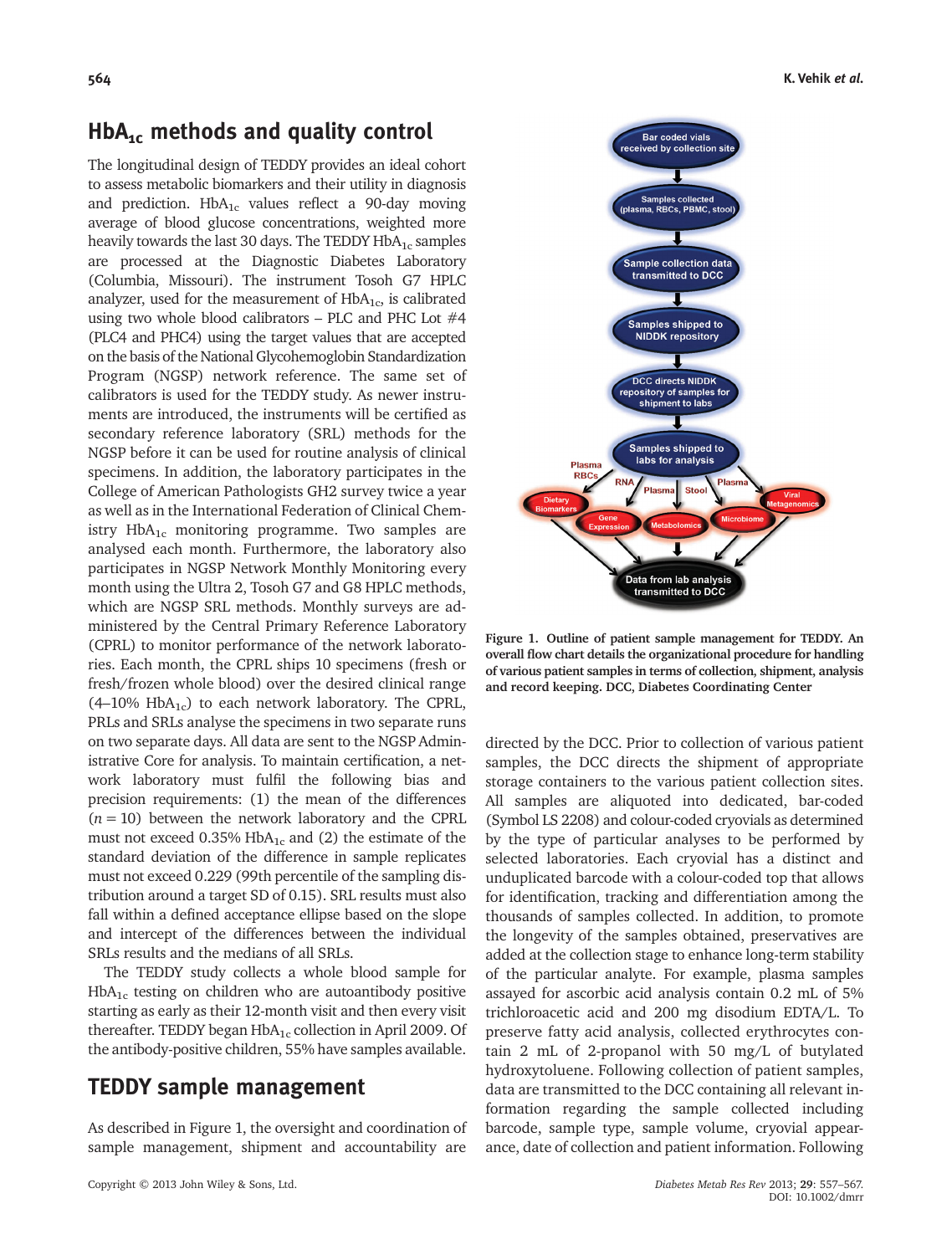transmission of data to the DCC, the information is evaluated for potential errors and subsequently stored. The patient samples are then shipped frozen to the TEDDY Repository and immediately stored at  $-80$  °C. On the basis of the format of the experimental procedure, the DCC generates a list of required samples (patient and QC) for necessary analyses and transmits that information to the TEDDY Repository. The TEDDY Repository then removes those samples from storage, confirms the barcode and content and then ships to the selected laboratory for experimental analysis. All data files including initial raw data and modified datasets generated by the selected laboratories are transmitted and stored at the DCC.

The DCC has compiled samples strictly for QC purposes that have been incorporated into the overall sample management (Figure 1) to measure and determine interassay and intra-assay variability from the data received from the various selected laboratories. These QC samples appear identical and similar in biological nature to actual patient samples. Therefore, these samples (plasma, red blood cells, stool, RNA and infectious agents) are processed in the same manner and are stored in samplematched bar-coded vials. Also, pseudo patient IDs and site visits are incorporated for each QC sample to mimic actual patient samples and prevent the laboratory from distinguishing QC samples. QC samples are then integrated into DCC-established experimental design and prepared by the DCC QC laboratory and shipped to the TEDDY Repository for storage at  $-80$  °C. QC samples are then integrated into the patient sample sets sent to the core laboratories for analysis as previously described (Figure 1). Data generated from the analysis of these QC samples are sent to the DCC as described for patient samples.

### Data collection and analysis

With over 250 million data points collected thus far, the QC methods employed throughout the collection, entry and management of TEDDY data are of paramount importance to the overall integrity of the study.

Data are extracted by trained staff members during scheduled visits and entered directly via standard forms (Web forms or through teleforms), which are scanned and transmitted electronically. Front-end constraints are employed in the Web application to prevent the entry of invalid data; for example, certain fields are required, only valid dates may be entered and ages must fall within a predefined range. All TEDDY data are stored in fully managed Oracle databases at the DCC and archived regularly, both on-site and off-site, to ensure data security. In addition to the front-end constraints applied at the time

of entry, a unique automated QC system has been developed for the TEDDY project.

The TEDDY Error Reporting and Verification System (ERVS) consists of a set of programmes that conduct automated QC on TEDDY data, a specialized Web application for reporting and resolving errors, an integrated database for storing error data and a set of programmes that generate reports for monitoring data cleaning efforts. Manifold error checks are conducted as a part of this automated QC processing. These include, for example, comparing dates against the visit date, the subject's birth date and the current date; checking answers to responses on related questions for conflict; identifying outliers through a variety of techniques particular to the circumstance; and verifying all codes using existing code databases. Any detected errors are stored in the ERVS database and are automatically available through the Web application. Staff members at the clinical centres then use the Web application, along with the original article records stored at their site, to correct or verify all reported errors. The process is monitored and directed throughout by using extensive ERVS summary reports that detail the number of errors identified, pending, corrected and verified across clinical centres, forms and even individual questions.

The ERVS allows for timely and directed data cleaning while reducing the burden on both the clinical centres and the DCC. The process is automated and standardized and has resulted in a significant acceleration in manuscript development. Real-time QC processing enables the immediate identification of data collection or entry issues. This assists in maintaining the interpretation of the MOO and allows for targeted retraining of staff, both essential to maintaining data integrity in a massive, multinational and longitudinal study. Critically, the ERVS has resulted in the correction or verification of 117, 545 data entry errors; a relatively small (0.28%), but nonetheless significant, portion of the total number of data points checked.

The Environmental Determinants of Diabetes in the Young analyses data are further subjected to external QC as a part of the data sharing process. Raw manuscript datasets are submitted to the NIDDK Data Repository where they undergo a 'Dataset Integrity Check'. The Dataset Integrity Check is conducted by NIDDK-affiliated statisticians who independently replicate the published results using the raw datasets provided.

### **Discussion**

The TEDDY project represents a unique and massive undertaking to unravel critical clues towards the elucidation of the causative mechanisms of T1D. Because of the multifactorial nature of this disease, it has become necessary to